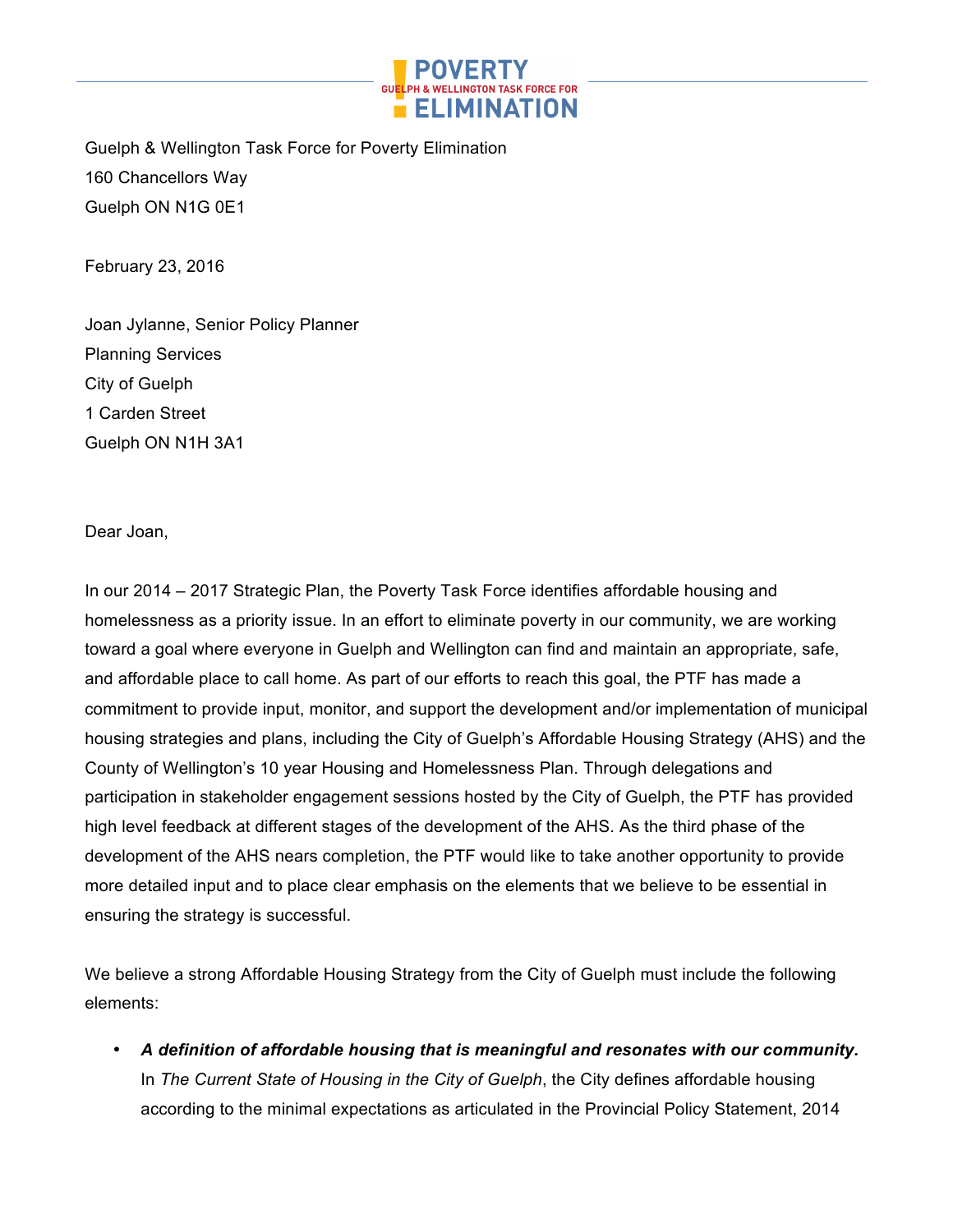

and Provincial Growth Plan 2006. While we understand that municipalities are required to follow this definition as a guide, it is limited in its recognition of the full continuum of needs that exist in most communities, including ours. With one of the lowest vacancy rates in the Country, the rise of one person households, and a high incidence of households in core housing need, a definition of affordability for Guelph needs to look beyond a primary focus on private market housing. We encourage the City to expand the definition of affordable housing to one that resonates with the needs of our community and meaningfully addresses them.

## • *A strong goal that demonstrates a clear vision and sense of urgency.*

In the City's *Current State of Housing* report, as well as the *Draft Directions Report*, the focus has been on addressing municipal requirements and identifying tools for affordable housing. The City has identified a problem statement that encompasses the City's affordable housing issues, as well as three specific challenges our community faces. While we recognize the good research, analysis, and community engagement that went into this process, we anticipate that the City will put forward a more concrete goal in the final AHS that demonstrates a clear vision and sense of urgency. As we have shared in previous correspondence with the City, the PTF believes that the goal should recognize that housing should be appropriate, safe, and affordable for residents of Guelph at all income levels. At a minimum, 50% of new housing should be affordable, and half of the affordable housing (25%) should be affordable to people living in the 40% of households making up the bottom two income quintiles and who face the greatest challenges in securing affordable housing.

## • *A format that ensures transparency and accountability.*

We recognize that the City has likely spent considerable time reviewing AHS's from other municipalities and have identified the strengths of each. While we are confident that the City will present a strong AHS, the PTF would like to encourage a format we believe ensures transparency and accountability. For each recommended action that is included in the AHS, the PTF recommends that the City clearly identify the priority, timing, and implementation plan.

# *Feedback on Specific Priorities & Themes*

According to the Affordable Housing Strategy Draft Directions Survey, the City is currently looking for feedback on the importance of of each of the 24 draft directions, including how 8 specific directions can address three issues identified in the Draft Directions. In an attempt to satisfy the needs of the City, while maintaining an emphasis on main directions identified by the PTF in previous correspondences,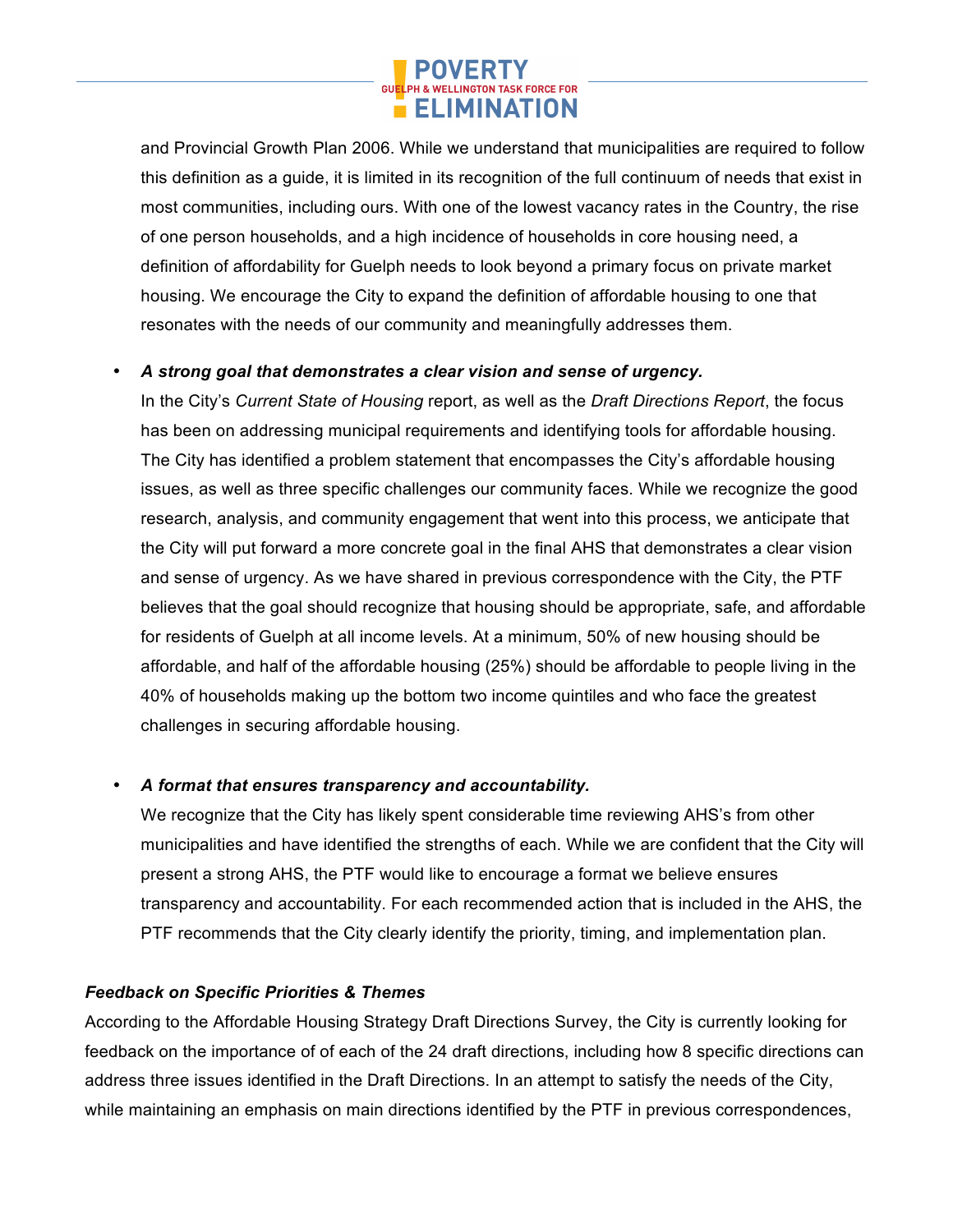

we are encouraging the City to dig deeper on four key priorities. These priorities are themed as land, financial incentives, partnerships, and advocacy.

## *1. Land*

Of the 8 specific directions highlighted in the AHS Draft Directions Survey, there are two that the PTF thinks can be grouped. While we strongly support the City in developing a policy to increase the utilization of municipal lands for affordable housing where appropriate, we also feel that this could be done in combination with a community land banking program for added impact. Modeled after best practices, such as the Newburgh Community Land Bank (http://newburghcommunitylandbank.org/), the community land bank could operate as a non-profit organization and work in partnership with the City to:

- Acquire title to vacant and abandoned properties,
- Eliminate barriers to redevelopment (remediation, zoning, etc.), and
- Transfer property to a new owner in a way that supports community needs and priorities for affordable housing.
- Work in partnership with local housing providers to build a demonstration project on land from the land bank to show the potential for successful collaboration in the building of affordable housing

## *2. Financial Incentives*

The development of affordable housing will require some investment by the city as well as other partners in the process. We see a range of techniques the City can use as appropriate in encouraging affordable housing. We support the following initiatives as part of the set of tools the city can use to incentivize the development of affordable housing for all income groups:

- Development of Community Improvement Plans
- Tax Increment financing
- Direct financial incentives (grants etc.) for target types of units
- Development charge exemptions for affordable Housing
- Inclusion of social/affordable housing in the next Development charge review (2019)

The PTF has consistently advocated for meaningful investments in the City's Affordable Housing Reserve Fund, along with the development of a policy that would direct how it could be used. We are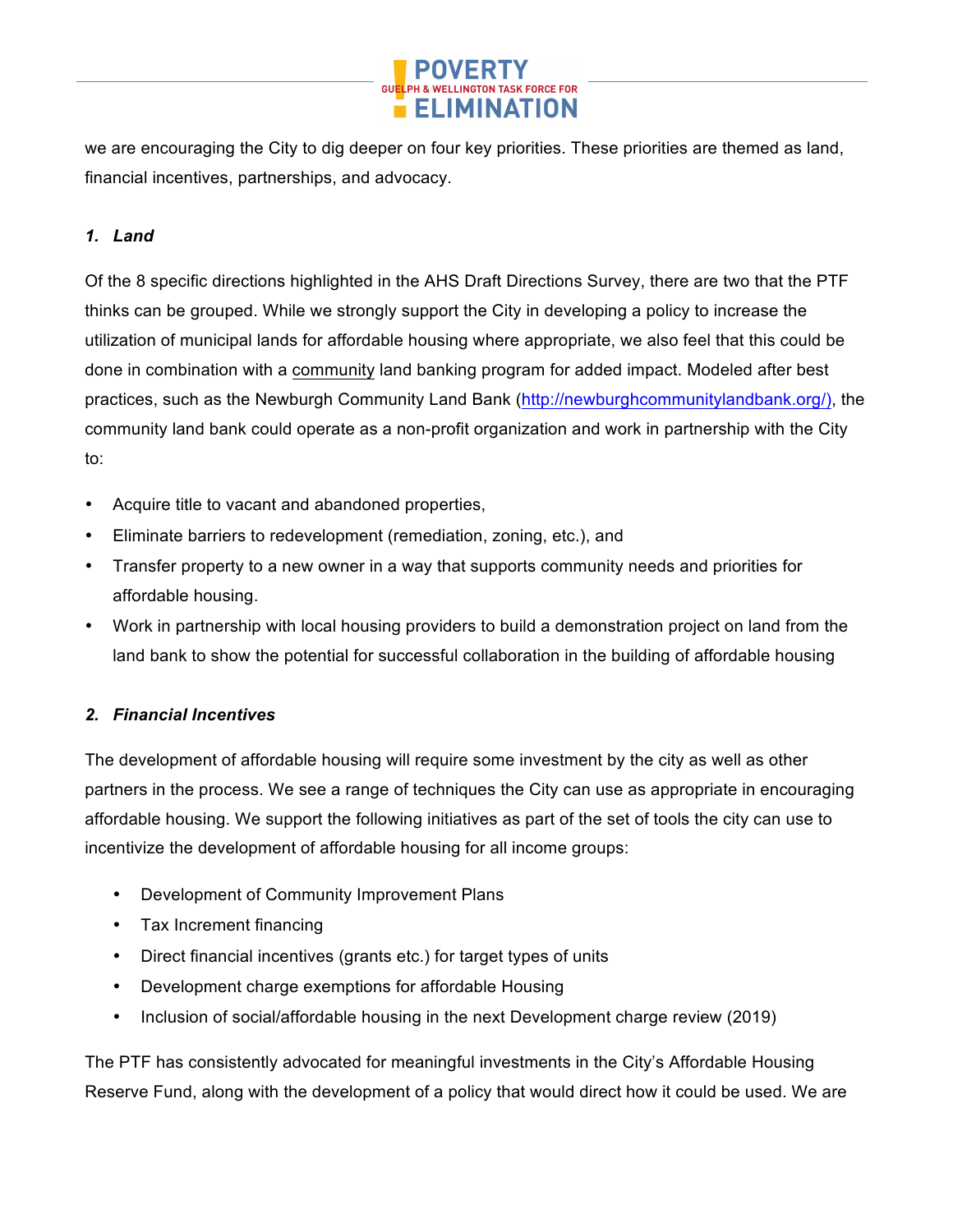

pleased to see that providing direct financial incentives has been identified as one of the eight draft directions that the City thinks shows potential for increasing the number of smaller rental units and primary rental housing. Housing reserve funds can assist municipalities to accrue and access funds to make financial contributions towards emergency, transitional and supportive housing projects, as well as other kinds of housing. These funds can be used as a way to leverage additional capital from other levels of government, as well as private and nonprofit partners. Some municipalities have used their funds to provide capital grants in support of affordable housing projects, others to offset municipal development fees or to fund the redevelopment or expansion of existing affordable housing sites.

Other communities across Canada have demonstrated favourable impacts on the provision of affordable housing through an Affordable Housing Reserve. In Saskatoon, AB, for example, a total of 2,534 units in 73 projects were completed, or under construction, with the funding allocated by the Affordable Housing Reserve from 2008 to 2012, slightly exceeding the five-year target of 2,500 units. The funding supported a wide variety of projects including entry-level housing, supportive housing, Aboriginal housing, university residences, rental housing for youth, secondary suites, and Habitat for Humanity projects<sup>1</sup>.

Another example which demonstrates the value of partnership and innovation, is the Surrey, BC Homelessness and Housing Fund. In 2009, the City created a new Homelessness and Housing Fund and transferred \$9 million from the existing Affordable Housing Reserve Fund. The City also established the Surrey Homelessness and Housing Society, a registered non-profit society, to oversee the fund in coordination with the Vancity Community Foundation. The Fund continues to be financed from community amenity contributions routed through the City's Affordable Housing Reserve Fund. However, the society's non-profit status also enables non-municipal funding sources such as donations and grants<sup>2</sup>.

We strongly support using Community Improvement Plans to allow for provision of financial incentives for affordable housing (rec 1.7) We are not sure the downtown should be the primary place for these – we would see other areas of the city as more appropriate and strategic as these could be used to help create vibrant neighbourhood hubs and centres as housing is intensified. The affordable Housing Reserve fund could be useful for this purpose. We see this as high impact rather than medium.

<sup>&</sup>lt;sup>1</sup> http://www.cmhc-schl.gc.ca/en/inpr/afhoce/afhoce/afhostcast/afhoid/fite/hotrfu/hotrfu\_006.cfm<br><sup>2</sup> http://www.metrovancouver.org/services/regional-planning/PlanningPublications/WhatWorks-AffordableHousingInitiatives.pdf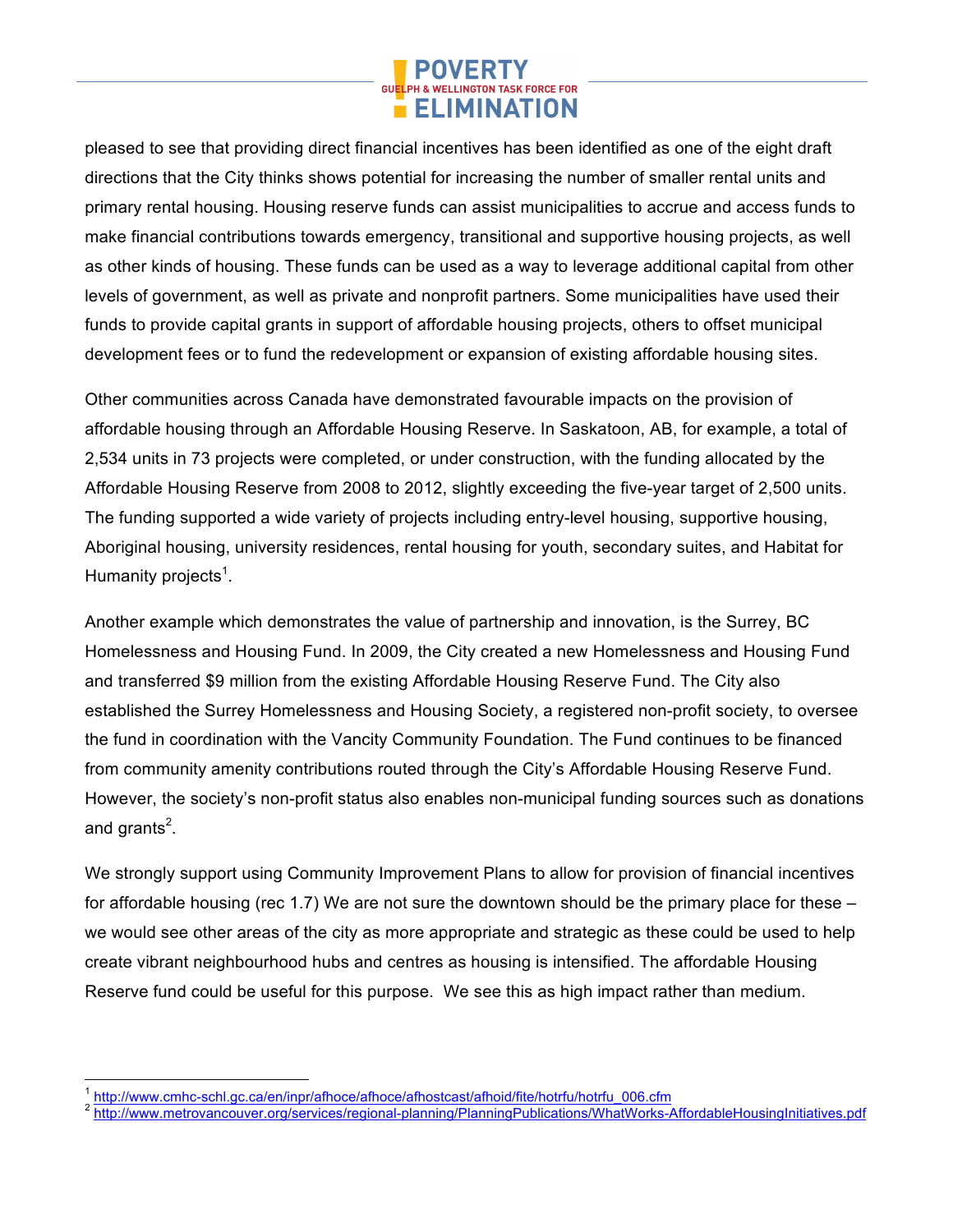

We also believe the City should develop height and density bonusing guidelines that would prioritize affordable housing as a community benefit, where appropriate, in exchange for additional height and/or density. We see this as an essential element that could be highly effective if engineered properly in linking increased residential density to explicit commitments to getting additional rental housing built.

It is important to ensure that efforts to reserve and set aside lands for affordable housing, particularly affordable rental housing, is linked to two critical parallel initiatives – affordable housing as part of Community Improvement Plans and the use of density bonusing to create increased supply of affordable units. In the absence of such linked initiatives, we are concerned that reserves may result in land being set aside that is never built on because the construction costs cannot be financed.

We are confident that the City of Guelph has explored similar best practices as part of the development of the AHS. However, communicating specific examples, back by a strong Affordable Housing Reserve Fund policy, would likely increase the receptiveness of council for future investments.

## *3. Partnerships*

Responding to the affordable housing needs in our community requires strong partnerships. We greatly encourage the City of Guelph to commit to acting in partnership – with builders and developers, community initiatives like the PTF and Wellington-Guelph Housing Committee, with service providers, and most of all, with the County of Wellington.

The direction of working with the service manager on strategies to expand, intensify or diversity existing social housing developments/properties is encouraging and has the potential of providing the best support to low-income individuals and families. Reviewing the supports provided by the City and County to provide eight transitional/affordable housing units and support services at Michael House can help us understand the impact of this approach. The County provided funding through the Investment in Affordable Housing program, and the City provided funds from the Affordable Housing Reserve to offset City fees, as well as reduced parking requirements. These supports were critical in moving the project forward.

While each provided significant support to Michael House, we believe that an intentional partnership agreement between the City and the County could cultivate more significant impacts. By working in partnership, the City and County could be more strategic and pro-active in identifying opportunities to